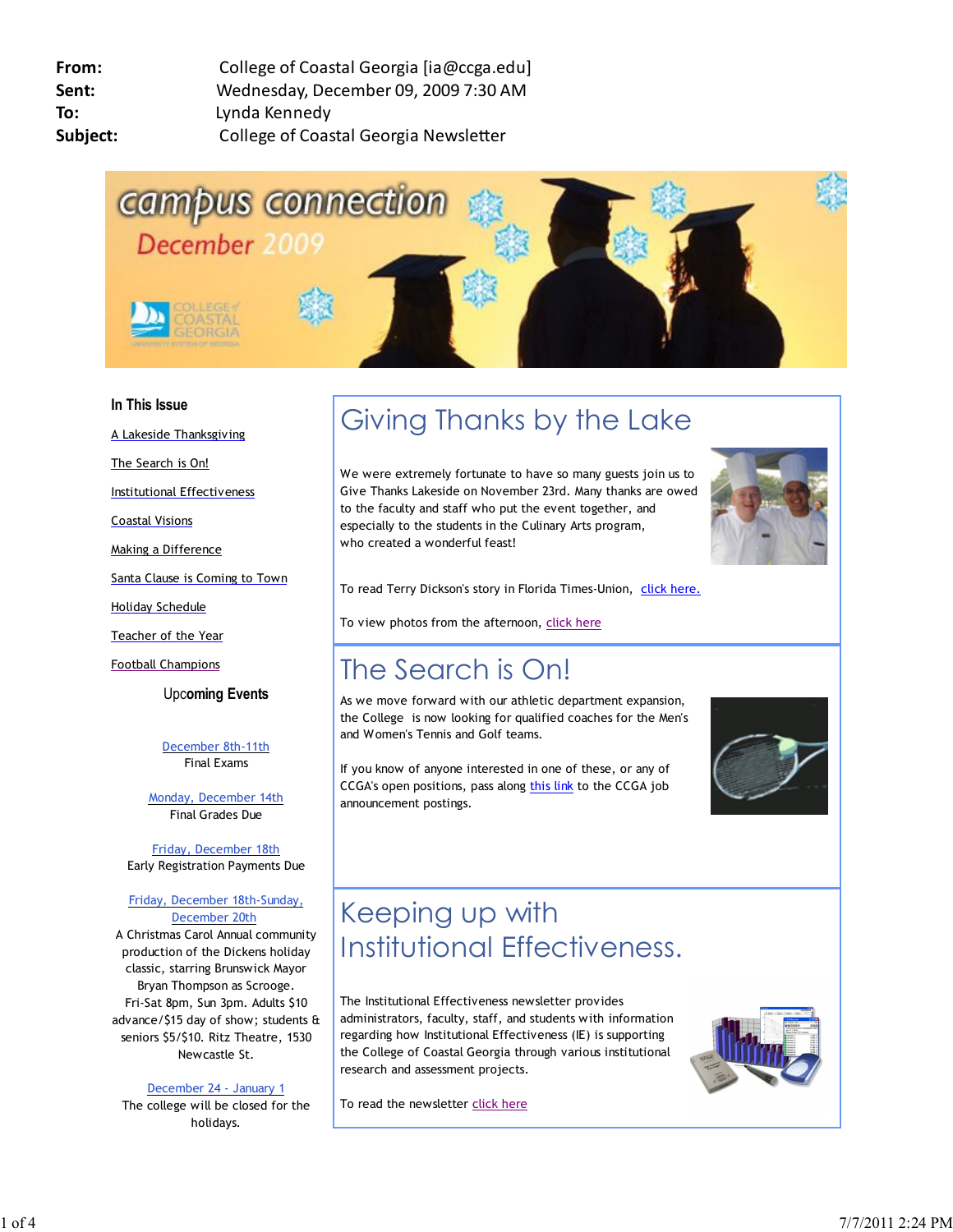### Coastal Visions

This past October, local artists graciously contributed their time and talents to establish an exhibit of paintings in honor of the College's inauguration events.

These works, reflecting the coastal region as well as the vision of the College of Coastal Georgia, are currently on display in the Hargett Administration Building.



Coastal Visions begins the College's permanent collection, envisioned to be housed in the future Coastal Community Center for the Arts.

To see select pieces from the collection, click here

### Making a Difference

### Scholarships open doors to opportunity

Amanda Moore needed a change in her life.



Several years ago, she dropped out of high school and had two children. She recalls that education was never emphasized in her

home and that she came from generational poverty. But that was something Moore decided to change. To read more, click here.

## Santa Clause is Coming to Town

College of Coastal Georgia President Dr. Valerie Hepburn served as the Grand Marshal of the 2009 Brunswick Christmas Parade on December 5. She was joined by College of Coastal Georgia students, Marlene Chestnut and Darby Chancey.



For more information on the parade, and all events and festivals taking place in Brunswick, click here

To view photos from the 2009 parade, click here

### Holiday Schedule

The College of Coastal Georgia will be closed beginning Dec. 24 and will reopen Jan. 4. To keep up to date with the College's schedule, and all upcoming events at CCGA, visit the online calendar.

To add events to the calendar, email Monica Sawyer in the Advancement Office with the information.

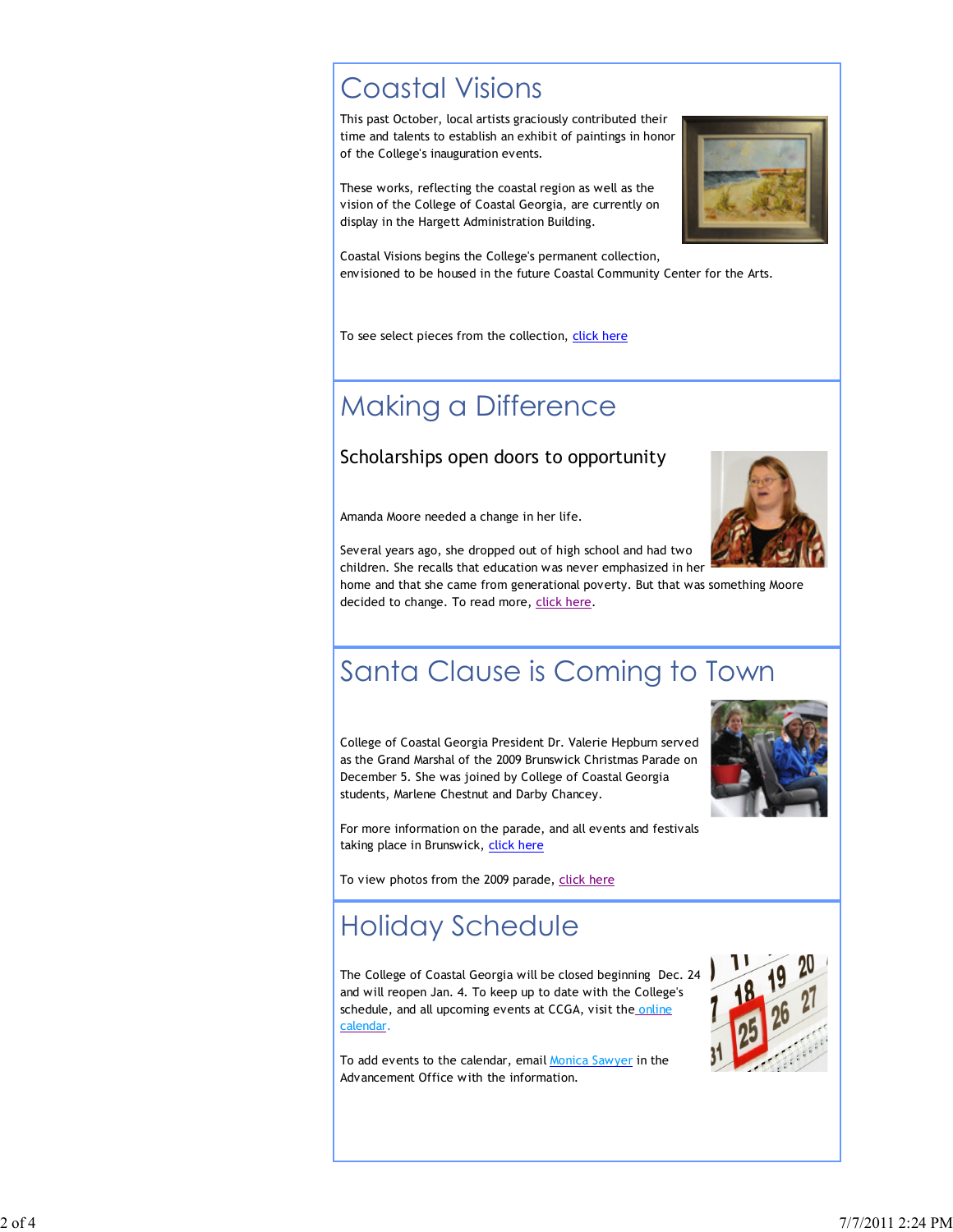### Congratulations Dr. Choate!



Dr. Joan Choate was named CCGA Teacher of the Year

### Champions Crowned!



Congratulations to the Torchbearers, winners of the 2009 Flag Football Championship